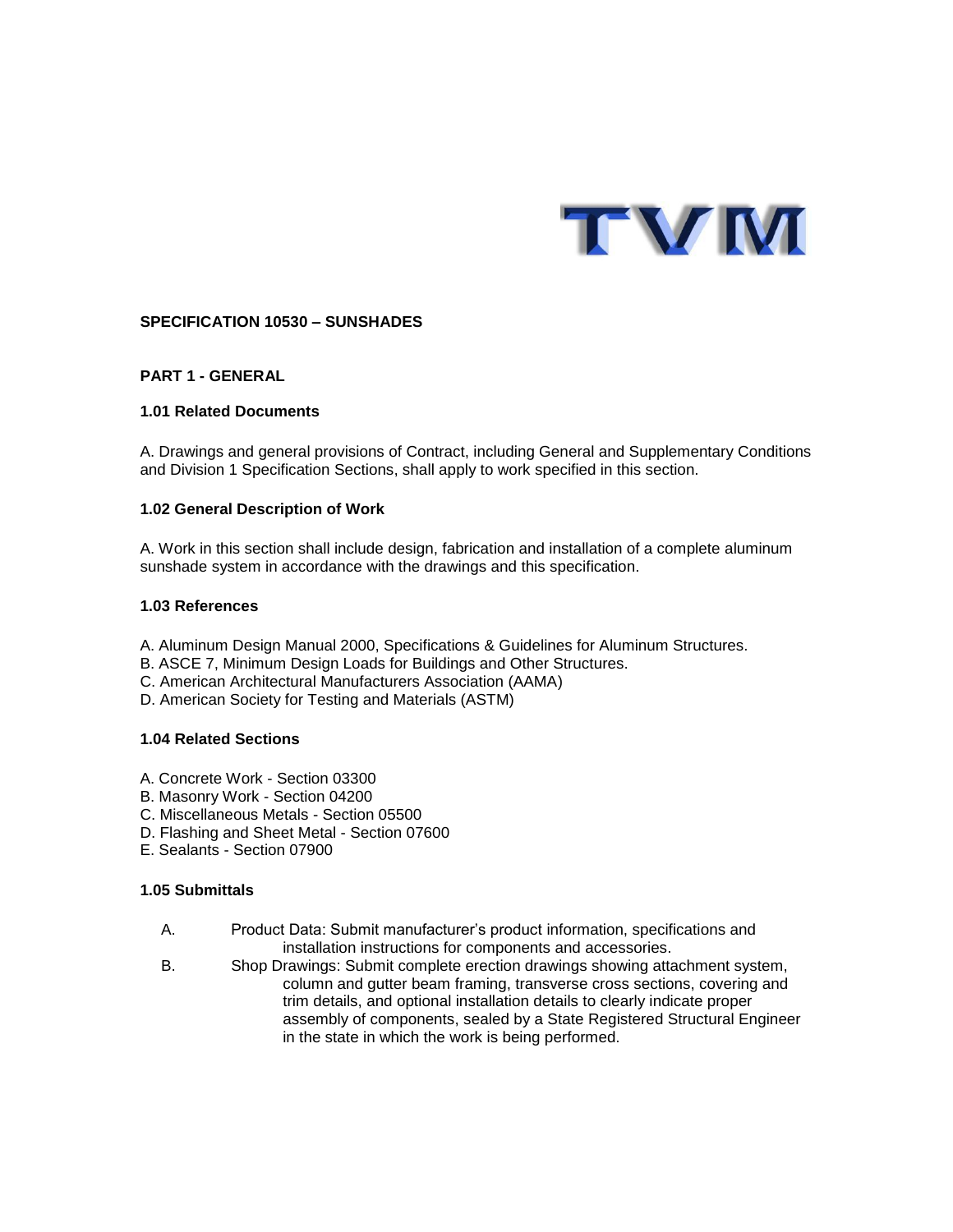- C. Calculations: Submit complete structural design calculation sealed by State Registered Structural Engineer registered in the state in which the work is being performed.
- D. Design and engineering of attachment surfaces are not covered in this specification and scope of work.

## **1.06 Quality Assurance**

A. Codes and standards: Comply with provisions of the following except as otherwise indicated: Local building codes including the 2003 International Building Code, latest addition with amendments, if any. AWS (American Welding Society) standards for structural aluminum welding.

B. Manufacturer: Obtain aluminum sunshade system from only one (1) manufacturer, although several may be indicated as offering products complying with requirements.

C. Installer Qualifications: Firm with not less than three (3) years experience in installation of aluminum walkway covers of type, quantity and installation methods similar to work of this section.

D. Field Measurements: Take field measurements prior to preparation of shop drawings and fabrication where possible, to insure proper fitting of work.

E. Coordination: Coordinate work of this section with work of other sections which interface with covered walkway system (sidewalk, curbs, building fascias, etc.).

## **1.07 Warranty**

A. Provide manufactures standard one-year warranty that shall include, but not limited to, coverage for structural, water tightness and finish beginning the day of Substantial Completion of Installation.

# **PART 2 - PRODUCT**

### **2.01 Manufacturers**

A. Contract documents are based on products manufactured by:

 **Tennessee Valley Metals, Inc., 190 Industrial Park Road, Oneonta, AL 35121 205.274.9500, fax 205.274.9501 800.551.2579, [sales@tvmetals.com](mailto:sales@tvmetals.com) , [www.tvmetals.com](http://www.tvmetals.com/)**

B. Interested manufacturers will be considered for substitution only when the following conditions are met: Complete details, including sizes of all members and structural calculations showing loads applied in accordance with the specification must be submitted to the architect for review. Submit complete details with structural properties (moment of inertia, section modules, modules of elasticity, etc.) for all proposed sections (bents, columns, decking and other structural members).